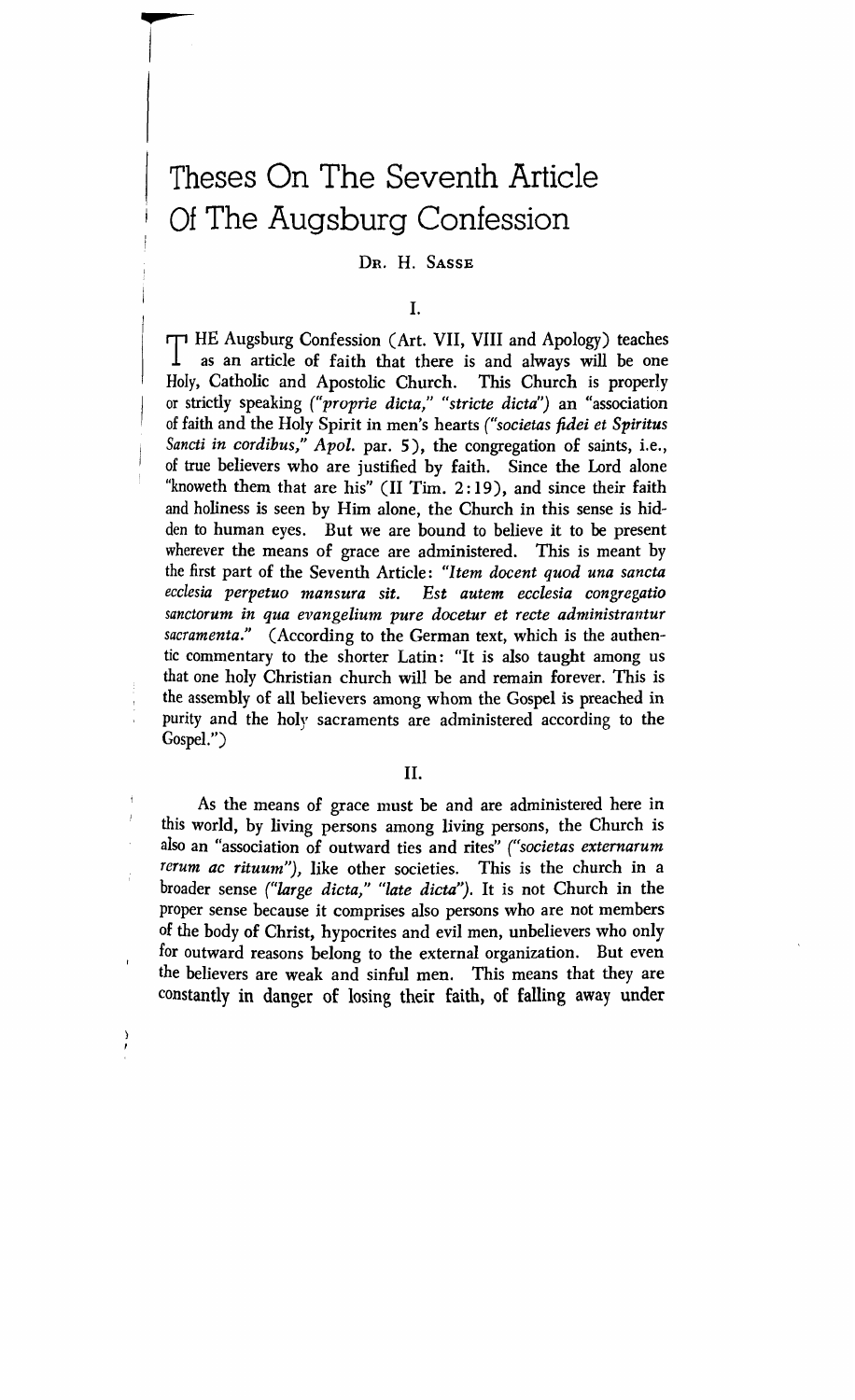the onslaughts of the devil who always tries to destroy the Church.<br>Hence it is the constant task of the Church as the "association of outward ties and rites" to see to it that the pure Gospel and the<br>Sacraments as instituted by Christ are preserved. The promise of<br>Christ that He will be with His Church until the end of the world, and that the gates of hell shall not prevail against it is, therefore,<br>inseparably bound up with His command to preach the Gospel in<br>its entirety (Matt. 28:29; Acts 20:20), to continue in His Word This includes  $(John 8:31)$  and to administer the sacraments. the most sacred duty to reject error and hersy. Fromise and com-<br>mandment, the gift of the Gospel and the command to proclaim and<br>preserve it belong inseparably together.

## III.

The Church of Christ is essentially one, *Una sancta*. The<br>doctrine of the Church is, therefore, always also a doctrine of the<br>tunity, the oneness of the Church. Also, the unity of the Church<br>is at the same time a gift an this sentence tells us what we have to do in the "societas externarum rerum ac rituum," the church broadly speaking, in order that "soci-<br>etas fidei et Spiritus Sancti in cordibus," the church strictly speaking, the Una Sancta may remain with us.

### IV.

The Augsburg Confession was written for a practical purpose which is described in the Preface as a restoration of an outward unity that had been lost: "to have all of us embrace and adhere to a single, true religion and live together in unity and in one fellow-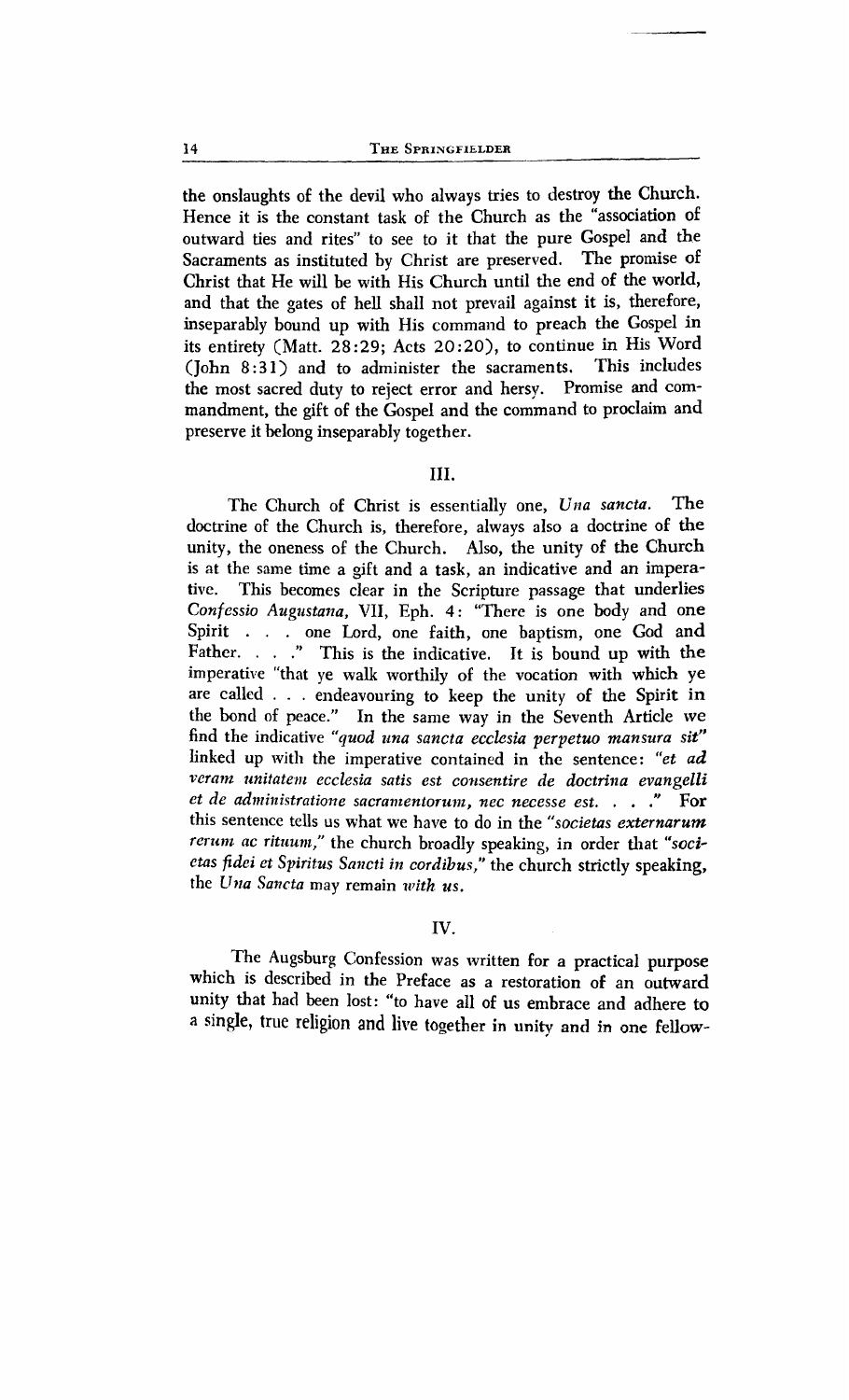**ship** and church, even as we are **all** enlisted under one Christ" **(Pref.** par. 4). While the corresponding Schwabach Article XI1 had to deal only with the question what the Church is, the Seventh Article of the C*onfessio Augustana* had to take up that practical question: How can the unity of the church as a s*ocietas externarum merum ac rituum*" be restored? Over against the Roman claim that this would require not only the acceptance of the doctrine and the sacraments of the church, but also of constitution, liturgy and other traditions, Confessio Augustana VII declares: "For the true unity of the church it is enough to agree concerning the teaching of the Gospel and the administration of the sacraments. It is not necessary that human traditions or rites or ceremonies, should be alike everywhere. It is as Paul says, 'One faith, one baptism, one God and Father of all  $\ldots$ . This implies clearly that the consensus de doctrina evangelli et de administratione sacramentorum is absolutely necessary for the true unity of the church. The "Satis est" in contrast with "Nec necesse est" means: This is enough because only this is necessary.

V.

The "consentire de doctrina, . . ." of the Latin text must **be**  understood in the light of the German text which explains the **<sup>J</sup>**meaning authoritatively: "For it is sufficient for the true unity of the Christian Church that the Gospel be preached unanimously according to its pure (true) meaning and the sacraments be administered according to the Word of God." Not any consensus will do, but the consensus in the pure Gospel and the right administration of the sacraments. As in the New Testament (cf. the petitions of Christ, John **17,** "sanctify them in the truth" and "that they all may be one" and the apostolic injunctions concerning heretics) *<sup>I</sup>*in the Augsburg Confession the quest for unity is the quest for truth. Ubi veritas, ibi unitas. If two church bodies find that they agree concerning the Word and the sacraments and establish a union on this basis, this would not necessarily serve the true unity of the church. In America Unitarians and Universalists have reached agreement. But this union has nothing to do with the unity of the Church of Christ. Even if two Lutheran churches reach an agreement in matters of doctrine, and establish a merger on this basis, this does not necessarily mean true church union. For it could be that they agree to disagree in such doctrines as the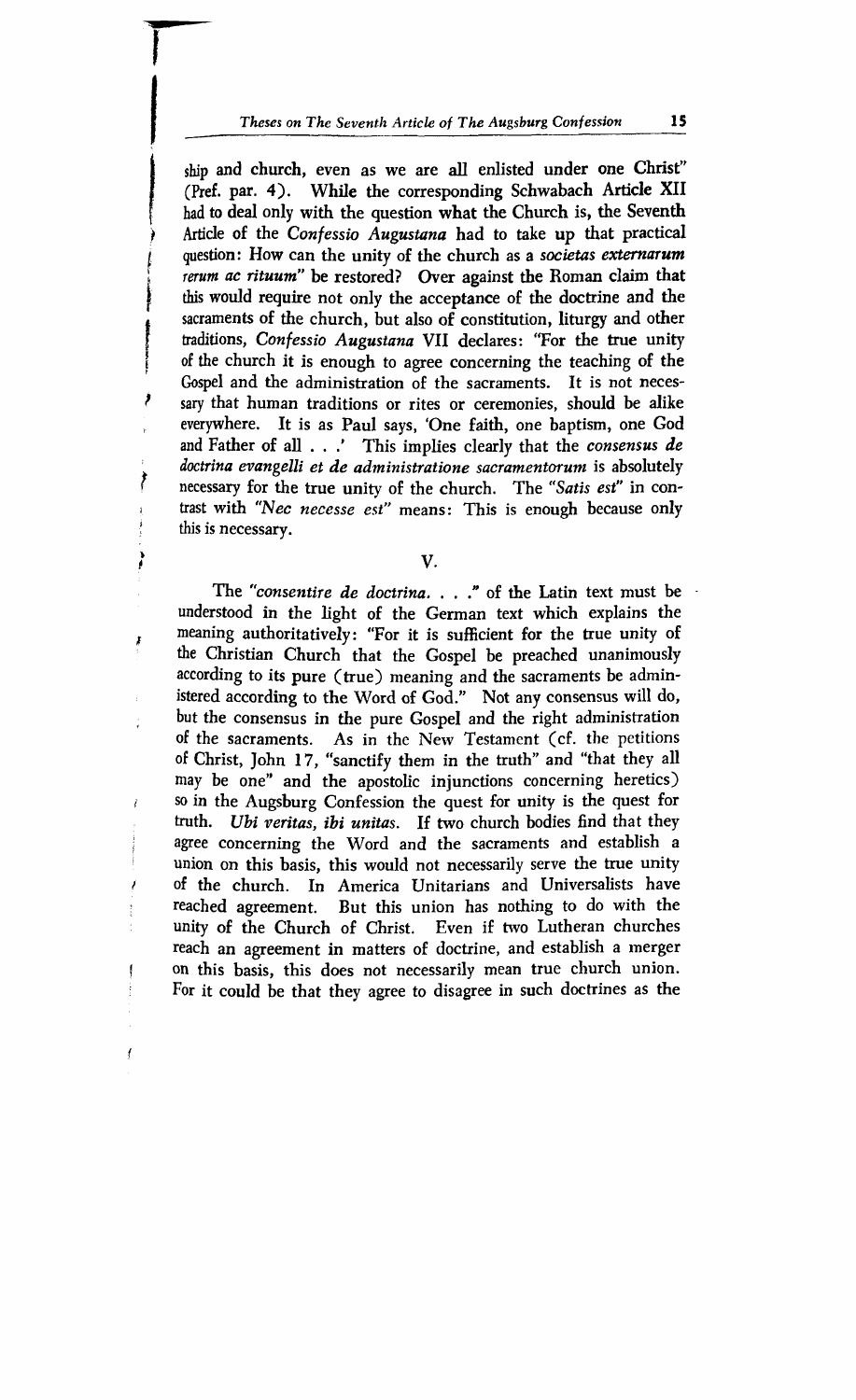doctrine of Holy Scripture as the Word of God (is it the word? or is the word contained in it?), or the Real Presence. Only such agreement reached in the church as the association of external ties and rites serves the true unity of the church which presemes the means of grace in their purity. For these means of grace create and preserve the church as the association of faith and the Holy Spirit in men's hearts, the true Church that always is one, the *Una Sancta. Ubi veritas, ibi unitas.* For only through the means of grace the One Lord builds His Church, the *Una Snncta* which is His body.

#### **VI** .

What does it mean that we must agree in the pure doctrine of the Gospel and in the right administration of the sacraments? Is it enough that the article of justification, the *articulus stuntis* et *cadentis ecclcsiae* is correctly peached and taught, or must there be also agreement in other doctrines. The answer must be: The article of justification cannot be rightly taught where the great articles of the Apostles' and the Nicene Creed are not kept. The denial of the Virgin Birth leads to a false doctrine of the incarnation. **A** false doctrine of the incarnation leads to a false understanding of justification and of the sacraments. Thus the article of the standing and the falling church keeps together a11 articles **of**  the Christian faith and illuminates them. For Lutherans the concensus required should always be regarded as the doctrinal content of the Book of Concord. For also the doctrinal decisions of the Formula of Concord concerning original sin and the will of man, Law and Gospel, the Sacrament of the Altar, the Person of Christ, Predestination and election are nothing but explanations and safeguards of the Article of Justification. It is the dogma of what has to be accepted, not necessarily the theological terminology. **As** to the Sacrament of the Altar it must be maintained that the doctrine of the Real Presence belongs to the "administration" because Christ Himself has given an explanation in the words of institution. Since the Christian sacraments are bound up with the Word and could not exist without the Word the consensus of the Gospel cannot be separated from the consensus concerning the sacraments.

The question is constantly being asked, especially by all union